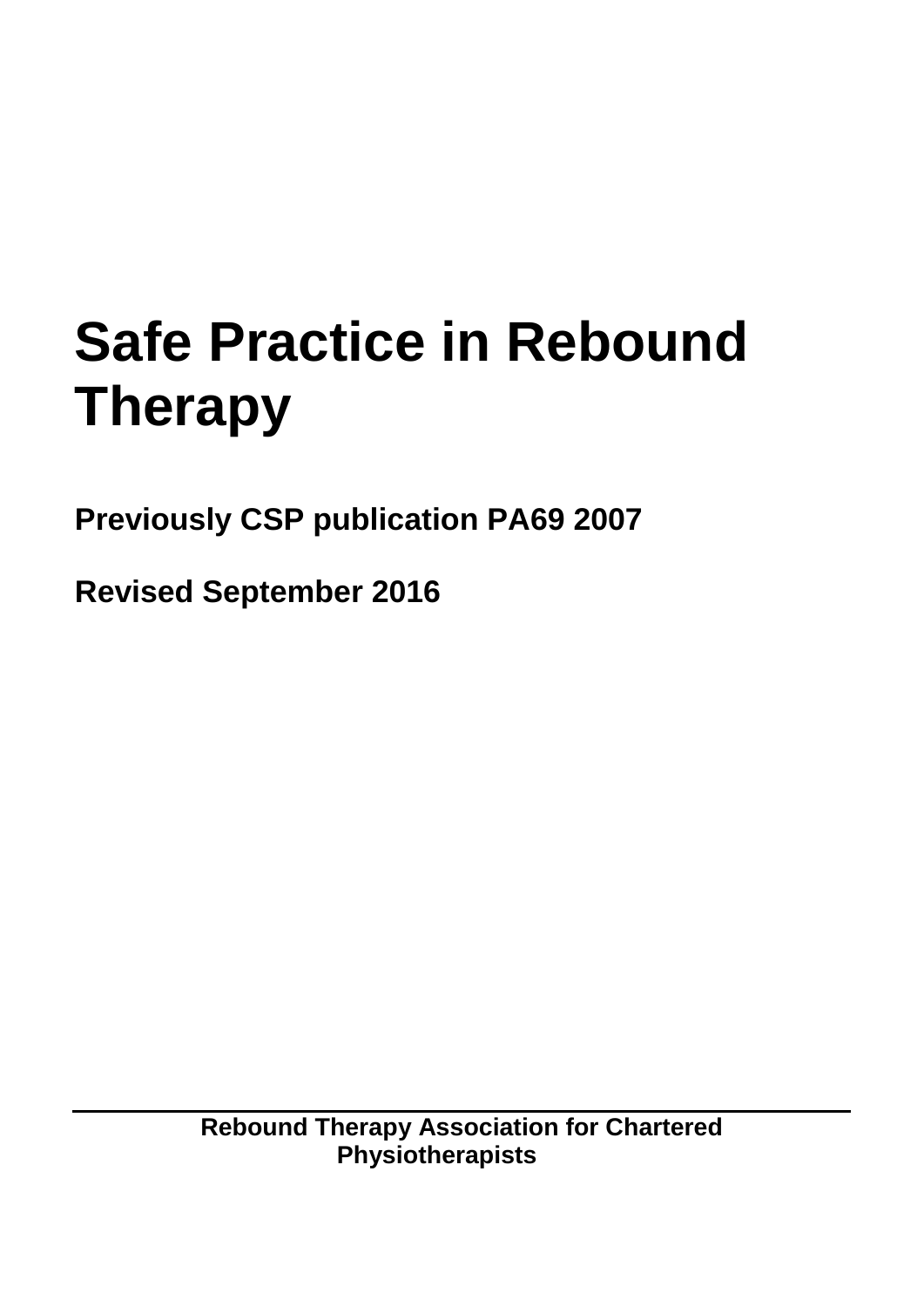# **Safe Practice in Rebound Therapy**

#### **INTRODUCTION**

This document has been written to provide information and advice on safe practice in rebound therapy, where the use of such is indicated following assessment.

This guidance is intended to be used by a physiotherapist after completion of a practical course in rebound therapy, or after gaining a portfolio of experience by working alongside an experienced practitioner.

This information paper does not override the responsibility of the physiotherapist to make appropriate decisions for individual service users, in consultation with them and/or their guardian or carer.

The information and advice provided here was arrived at after careful consideration of available evidence and should be used in conjunction with the Chartered Society of Physiotherapy Quality Assurance Standards for Physiotherapy Service Delivery (2013) and the Chartered Society of Physiotherapy Code of Members' Professional Values and Behaviour (2012) and the Health and Care Professions Council, Standards of Conduct, Performance and Ethics (2016).

The safety procedures in this information paper are based on a combination of the above, together with the experience of Chartered physiotherapists specialising in Adult Learning Disabilities. Paediatrics, Respiratory Care, Neurology and Special Needs Trampoline Coaching.

A bibliography is included; but it is important to note that it does **not** provide a comprehensive and systematic review of literature about rebound therapy. Such literature is limited and it is the responsibility of the user to keep up to date with the evidence to support practice.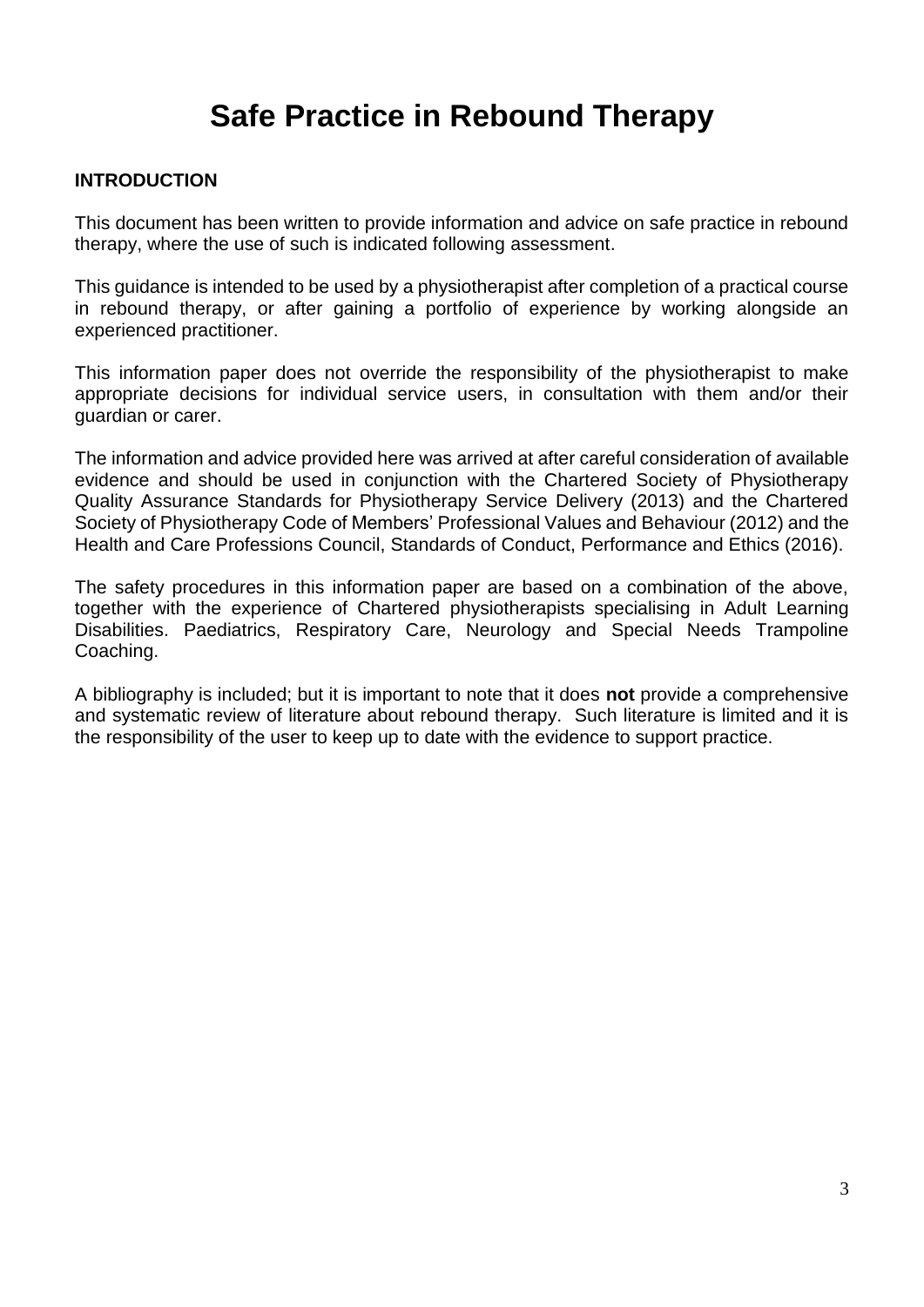## **DEFINITION OF REBOUND THERAPY**

Rebound therapy is the therapeutic use of the trampoline; it is distinct from gymnastic trampolining. The trampoline has long been used as a piece of equipment within sports and leisure services and has been used within Special Education since the 1970's. It has become an adjunct to physiotherapy for adults and children.

Rebound therapy is currently used with people with a wide range of abilities from mild to profound physical and learning disability, sensory needs, mental health needs and some neurological and other medical conditions. In addition to providing a physical therapy, Rebound therapy provides many people with a valuable opportunity to enjoy movement and interaction (Crampton 2002).

Service users for whom rebound therapy is an intervention of choice may have multiple and alternative methods of communication of which the physiotherapist and all supporting staff should be aware.

#### **SAFETY PROCEDURES**

It is the responsibility of the physiotherapist to ensure that they are working within the Quality Assurance Standards for Physiotherapy Service Delivery (2013) Attention is drawn to Standard 2.3 that identifies patients are treated in an environment that is safe for patients, physiotherapists and carers; as such risk assessment must be implicit within the assessment process that concluded in identifying rebound therapy as a suitable intervention. Attention is also drawn to Standard 2.5 All medical devices are safe and fit for purpose, ensuring service user, carer and physiotherapy team safety.

When using the trampoline, it is the session leader who takes primary responsibility for safety of that session.

It is the responsibility of the physiotherapist or session leader to ensure that appropriate clothing is worn by all those involved in a rebound therapy session.

It is the responsibility of the physiotherapist to ensure he/she is competent in the use of rebound therapy and that all operators involved in a rebound therapy session have been trained by such a physiotherapist, and can demonstrate a satisfactory level of ability.

All spotters have training from a physiotherapist who is competent in rebound therapy or a British Gymnastics (B.G.) coach, and must achieve a satisfactory standard as assessed by the physiotherapist responsible for rebound therapy session.

It is the responsibility of the physiotherapist or session leader to ensure adherence to safety standards at all times when using the trampoline for therapeutic activity.

The people working on the trampoline with the service user are the operators, delivering the treatment plan. This may be the physiotherapist or may be another individual with evidence of competence in rebound therapy who is delivering the treatment plan devised by the physiotherapist.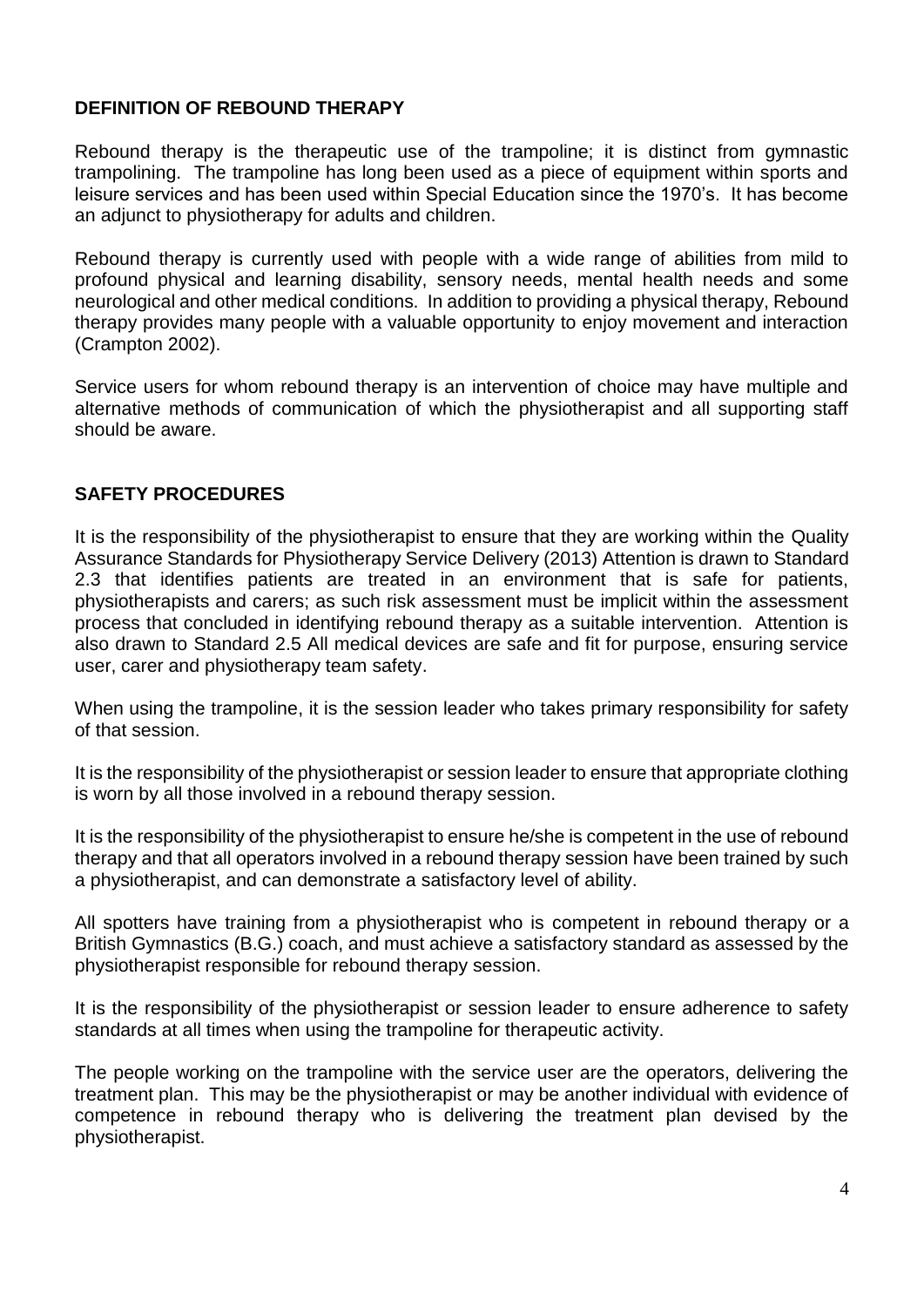The physiotherapist or session leader supervising the session should ensure that:

1. The physiotherapist/operator, the service user or others involved are fit to participate in the session, taking account of recent illness or injury;

2. There is no jumping without correct footwear; trampoline shoes, socks with non-slip soles or cotton socks are worn to prevent slipping on a webbed bed; bare feet are preferable for a flat sheet bed;

3. Fingers are not placed through webbing or around springs;

4. There is no double bouncing between service user/operator or service user/service user;

5. There is no eating or drinking on the trampoline;

6. Account is taken of the physiological effects of bouncing on the cardiovascular system;

7. No jewellery, watches, chains or articles that could catch on the bed, or on the person; all body piercing, including tongue studs, should be removed or taped over. Pockets should be emptied;

8. Long hair is tied back; nails are kept short;

9. Suitable loose clothes are worn, which will protect the skin, depending on the activity;

10. No new skills are attempted without assessing the readiness of the service user and without progressive practices;

11. All accidents are reported to the appropriate authority using local policies and procedures;

12. Operators and service users mount and dismount in sitting in the middle of the long side of the trampoline; unless part of an agreed therapy programme for a service user, or part of a documented risk assessment.

13. No one passes under the bed at any time. However, a team member may work to generate energy from under the bed as part of the treatment programme and under the instruction of the session leader;

14. No equipment is stored beneath the bed when it is in operation, including trampoline roller stands;

15 All people not actively involved on the trampoline or in spotting are kept away from the immediate area of the bed;

16. The risk assessment has identified the appropriate number of spotters are in place;

• If the operator or service user are lying or in sitting, there should be a minimum of 2 spotters, one on each long side of the trampoline.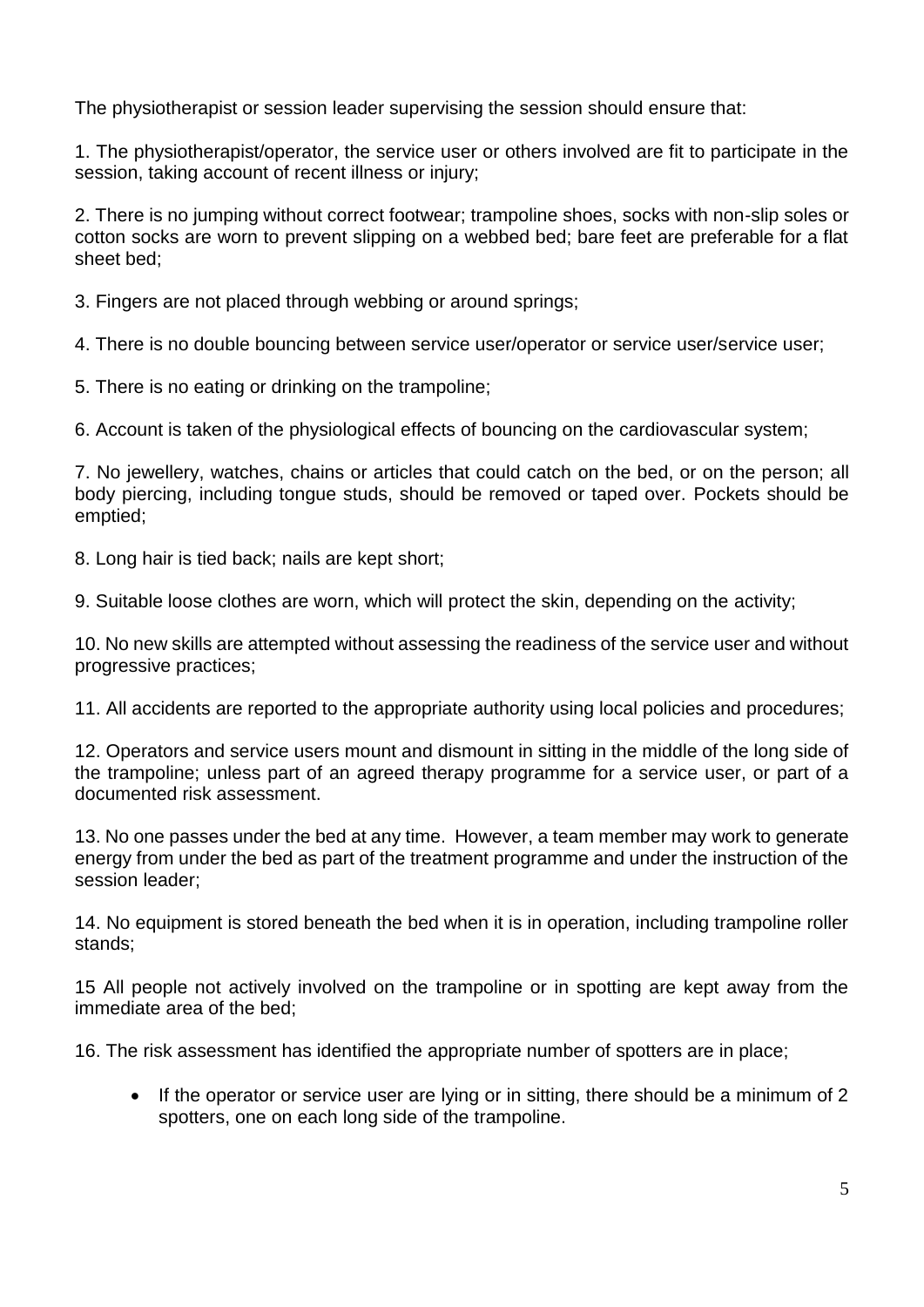• If either an operator or service user is standing or jumping there should be a minimum of 4 spotters, one on each side of the trampoline, or 2 end decks and 1 spotter on each of the long sides.

## **CONTRAINDICATIONS & CARE FACTORS**

In line with the Quality Assurance Standards for Physiotherapy Service Delivery (2013) it is the responsibility of the physiotherapist to ensure he/she is aware of the precautions and absolute contra-indications to rebound therapy, and that appropriate assessment is undertaken. It is recommended that the physiotherapist undertake certain checks of self, other staff and service user for suitability for rebound therapy. If any of the following contraindications are present, the physiotherapist will use his/her professional knowledge and judgement and seek appropriate advice and medical information in order to make an informed decision about modification of treatment.

#### **Absolute Contraindications**

- Cranio-vertebral Instability: (including Atlanto-Axial Instability (AAI) and Atlanto-Occipital Instability (AOI)
- Detaching retina
- Pregnancy

#### **Care Factors**

The physiotherapist should check the service user's suitability for rebound therapy. If any of the following are present, then the therapy will have to be modified accordingly.

- Cardiac or circulatory problems
- Downs syndrome
- Respiratory problems
- Vertigo, blackouts or nausea
- Epilepsy
- Spinal cord or neck problems
- Spinal rodding/spinal fusion
- Open wounds
- Any recent medical attention
- Brittle bones/osteoporosis
- Sensitive or fragile skin
- Unstable/hypermobile/painful joints
- Hernias
- Implant surgery (e.g. baclofen pumps, VNS-vagal nerve stimulator)
- Prolapse
- Challenging behaviour
- Gastrostomy/colostomy
- Gastric reflux
- Stress incontinence
- Joint replacement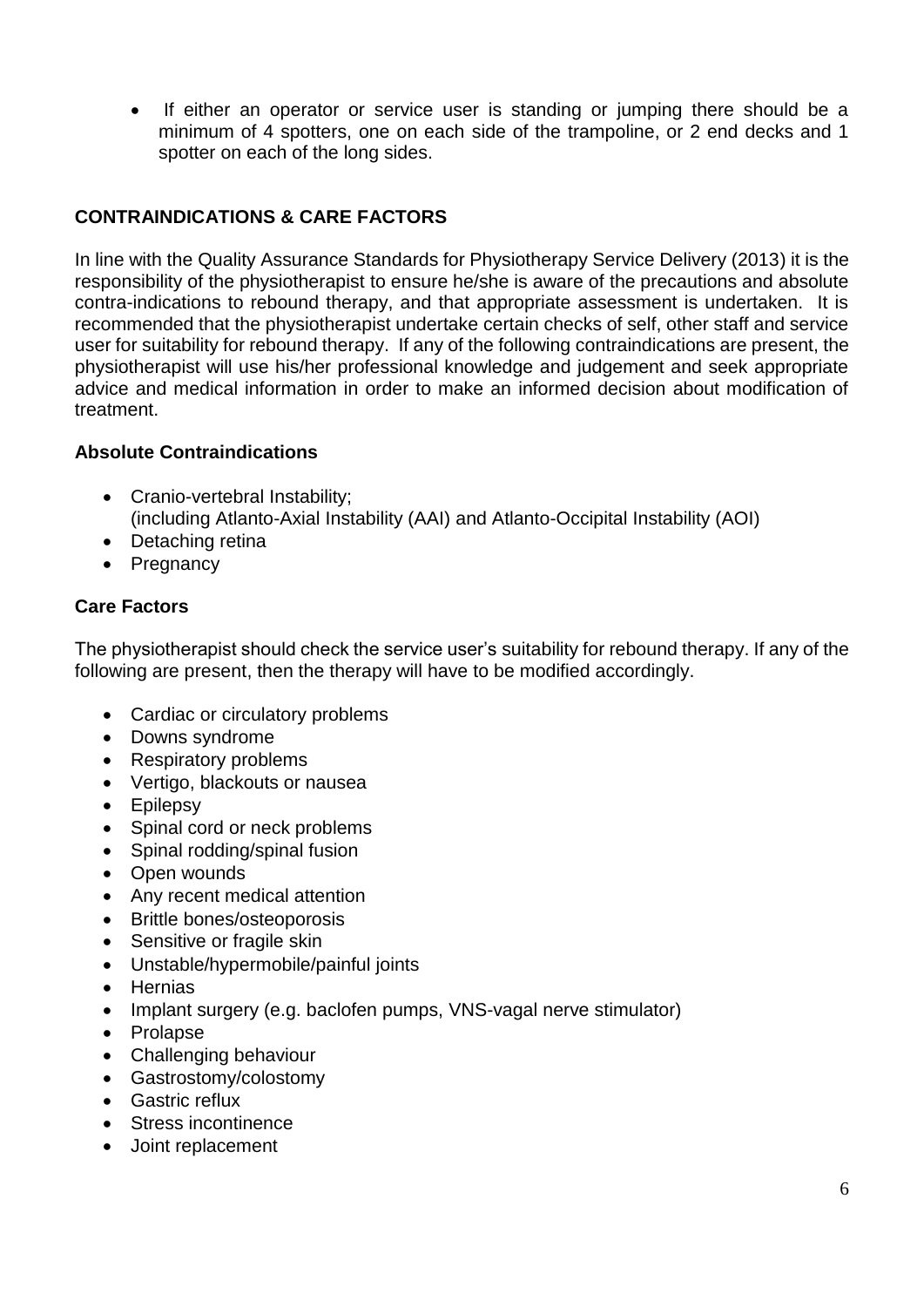- Sensory impairment
- Mental health needs

# **SAFETY – THE ENVIRONMENT**

The environment should be suitable for the use of the trampoline and undertaking rebound therapy sessions. Specifically, this means;

- 1. The trampoline should be sited away from overhead projections, walls or any protruding structure which may cause injury;
- 2. The immediate vicinity of the trampoline should be clear, however large pieces of equipment for moving and handling may remain in situ at the discretion of the physiotherapist or session leader;
- 3. Light from the windows should not dazzle the operator, service user or spotters;
- 4. Where the bed is being used for trampolining, a ceiling height of 4.87metres (16 feet) is required. If lower, the operator should remain in contact with the service user at all times and not bounce higher than 30 centimetres (1 foot). Where the bed is being used for Rebound, the safe ceiling height must be determined by the session leader within the risk assessment;
- 5. The session leader should be aware of other equipment in use in the area and it is the responsibility of the session leader to maintain the safety of all participants.

# **SAFETY – THE TRAMPOLINE**

It is the responsibility of the physiotherapist to maintain close links with the authority responsible for the maintenance of the trampoline and any additional equipment such as hoists and ramps. It is the responsibility of the physiotherapist to check with the responsible authority that the trampoline is serviced annually and maintain records of the annual check.

- 1. The trampoline should be chained or locked away in a folded position when not in use.
- 2. The trampoline must never be left unattended in an open position, unless the area can be secured.
- 3. The trampoline should be correctly and safely erected and folded; all operators involved in the sessions should be trained in safety aspects of erecting and folding the bed.
- 4. Erecting and folding the bed must be carried out under the direct supervision of the session leader; there should be at least 4 people to erect and fold the trampoline at all times, unless using a half-size bed, in which case 2 people can be used following a risk assessment. If the bed has been erected by another authority, it is still the responsibility of the session leader/physiotherapist to fully check the bed before use.
- 5. Service users must be kept away from the area when erecting and folding the trampoline.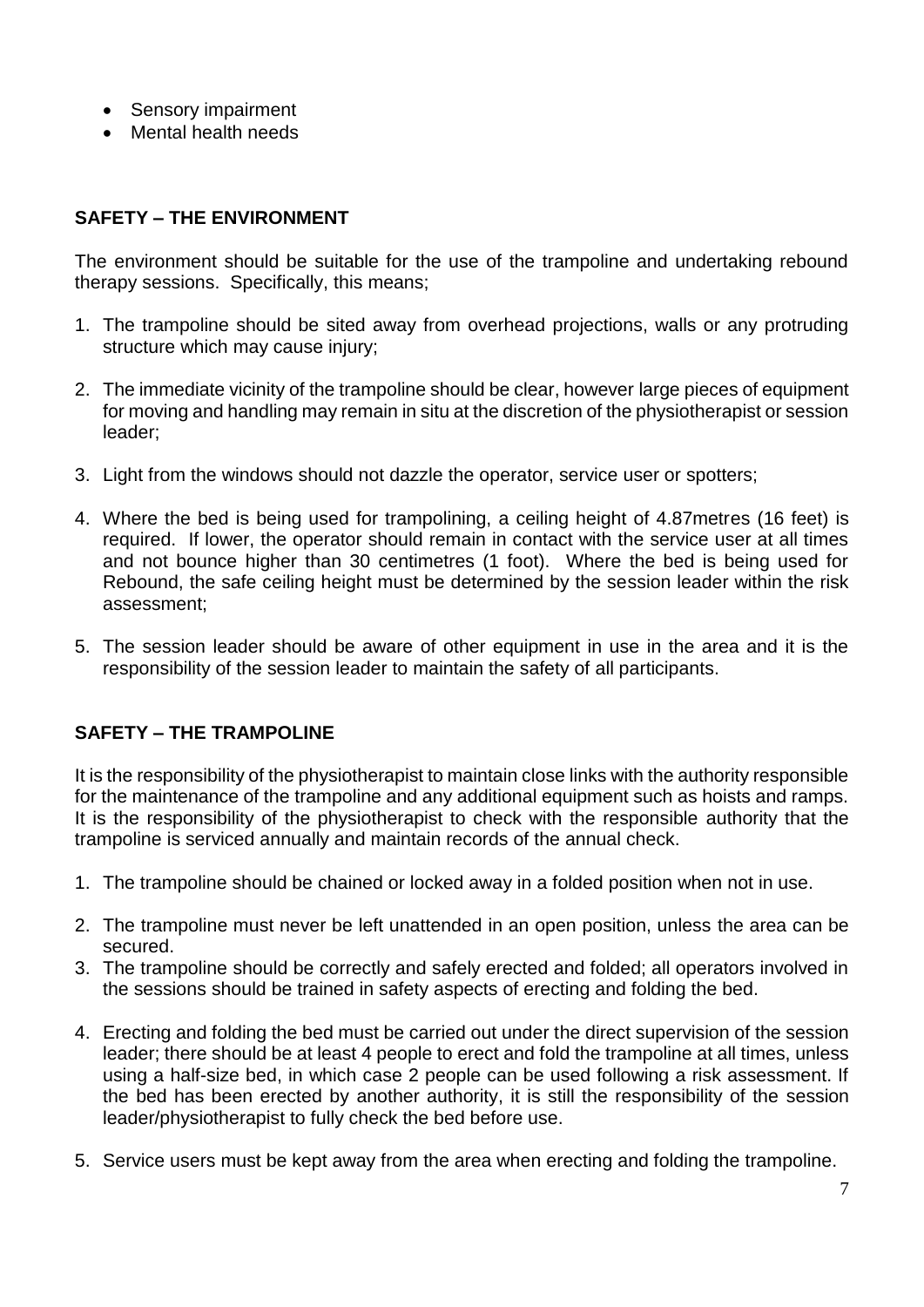- 6. The roller stands should be removed and placed away from the trampoline, flat on the floor, with hooks facing down.
- 7. All operators must be competent in safe manual handling practice and understand moving and handling risk assessment.
- 8. If moving and handling equipment is available to lift the trampoline, it should be used.
- 9. Equipment should be checked for faults prior to each use. Specifically, the following should be checked:
	- i. The roller stands, for freely revolving hooks, freely swivelling and running castors;
	- ii. All Allen screws on the leg braces, chains and joints where applicable;
	- iii. All frame pads are securely in place;
	- iv. Pads for the possibility of rips or tears, or loose or missing clips, or worn areas where little protection would be afforded anyone landing on that section;
	- v. The outer frame for wear at the hinges and bowing of the long side due to drooping ends;
	- vi. The anchor bar on both the frame and bed for excessive wear from the hooks of the cables or springs;
	- vii. The springs or cables to ensure they are all in place, with hooks facing downwards, a suitable tension and the same length;
	- viii. For tears or thin areas on solid bed; breaks in webbing or stitches on webbed beds which might allow a toe or finger to catch and cause injury; uneven tension indicated by the red lines not being straight; worn or broken anchor bars around the edge of the bed;
	- ix. The session leader must test the trampoline before the rebound therapy session begins;
	- x. All damage should be reported to the appropriate responsible authority. If necessary the trampoline should be taken out of service until it has been repaired and declared safe;
	- xi. Precautions are put in place to prevent contact of bodily fluid with the apparatus. If contaminated, the bed must be treated/cleaned in line with local Care of Substances Hazardous to Health (CoSHH) and infection control policies.

# **SAFETY – THE PHYSIOTHERAPIST**

With reference to the Chartered Society of Physiotherapy Scope of Practice, (2014) Point 2 Individual Scope of Practice, working safely and competently within your personal scope of practice means that you must ensure you have the skills, knowledge and abilities required to carry out your role. The physiotherapist has a responsibility to ensure an appropriate level of training and is skilled in a range of techniques relevant to rebound therapy. Specifically, the physiotherapist should be able to demonstrate understanding of and competence in the following:

- Physical properties of the trampoline;
- Safety and precautions in use of the trampoline;
- Physiological effects of rebound therapy;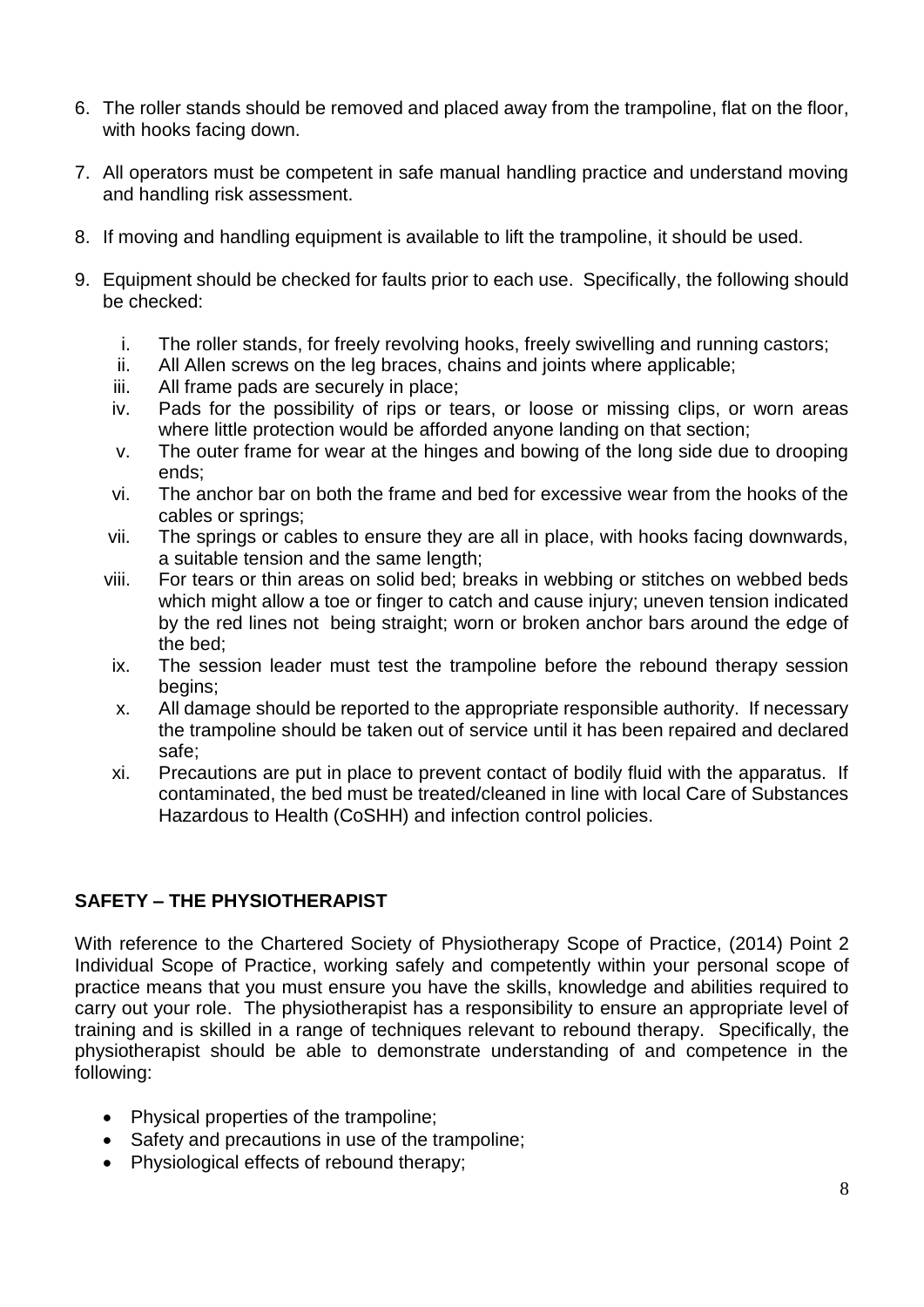- Perceived therapeutic effects of rebound therapy;
- Contra-indications and care factors in use of the trampoline;
- Assessment of suitability of service user for rebound therapy;
- Safe and appropriate handling of the service user and any equipment used in rebound therapy;
- Personal trampolining skills such as stopping, bouncing, jumping, turns, star jump and straddle jump, pike jump and seat drop as appropriate;
- Rebound therapy skills, specifically:
	- o getting on/off safely;
	- o bouncing in a stable position;
	- o killing (stopping) the bed; (self and others)
	- o damping the bed;
	- o riding the bed;
	- o kipping, (single foot and double feet)
	- o the effective use of various therapeutic starting positions, care factors and appropriate implementation and progression.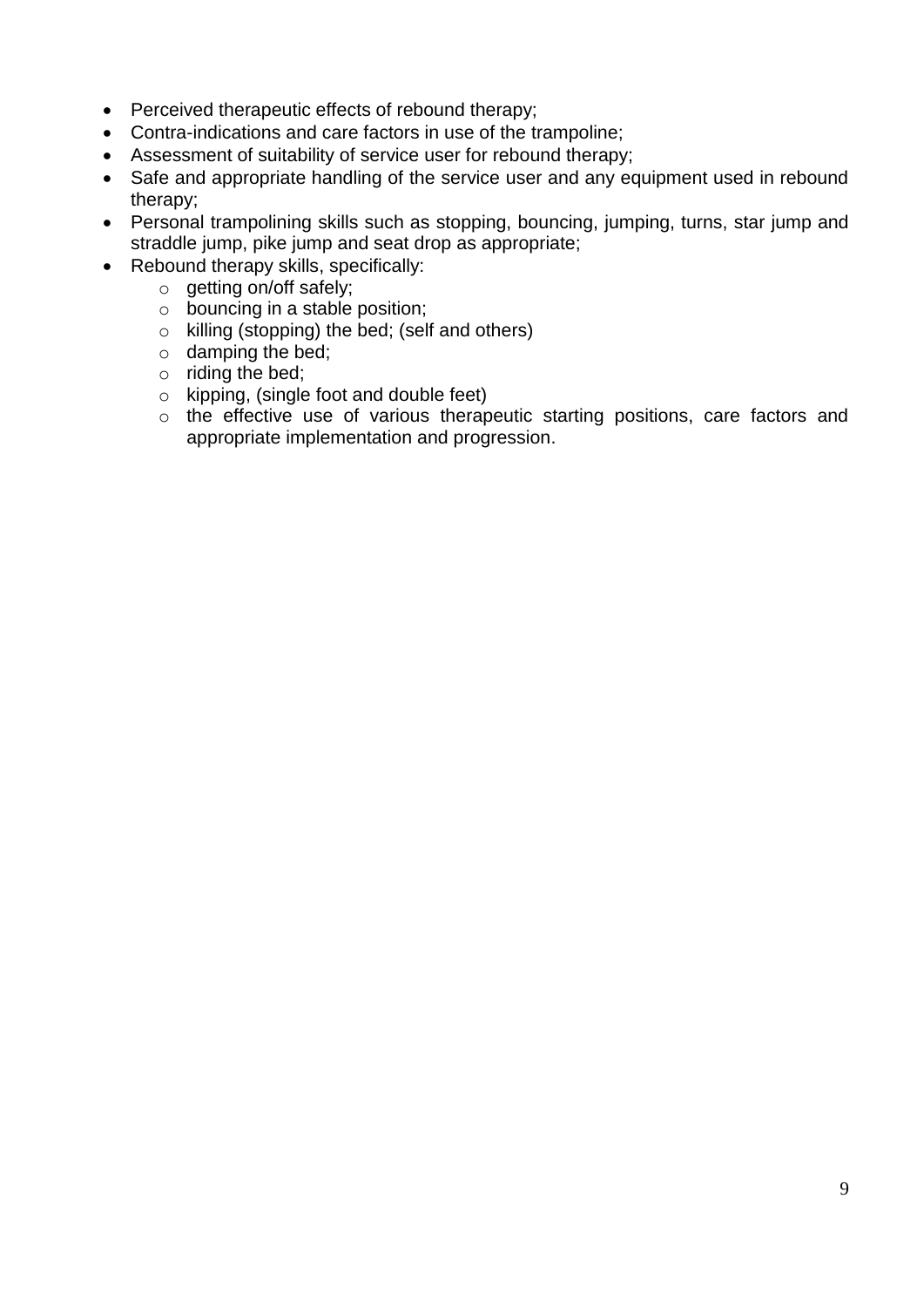# **GLOSSARY**

| Killing/stopping      | bringing the trampoline bed to a complete halt-taking the bed from<br>dynamic movement to stillness.                                                                        |
|-----------------------|-----------------------------------------------------------------------------------------------------------------------------------------------------------------------------|
| <b>Riding</b>         | smoothing the bed to synchronic movement, the operator's<br>feet remain in contact with the bed whilst the service user is<br>bouncing or jumping.                          |
| Damping               | the operator absorbs the energy from the bed to control the amount<br>of energy in the bed.                                                                                 |
| <b>Kipping</b>        | controlling the force of the trampoline-the transference of energy<br>from the operator to service user through the bed to enable the<br>service user to move.              |
|                       | <b>Double bouncing</b> where two people on the trampoline jump alternately.                                                                                                 |
| <b>Operator</b>       | anyone other than the service user working on the bed.                                                                                                                      |
| <b>Session leader</b> | the person designated by the physiotherapist to have overall<br>responsibility for the session.                                                                             |
| <b>Spotters</b>       | persons standing on the floor around the trampoline to prevent<br>operators or service users from falling from the bed and to draw<br>attention to any other safety issues. |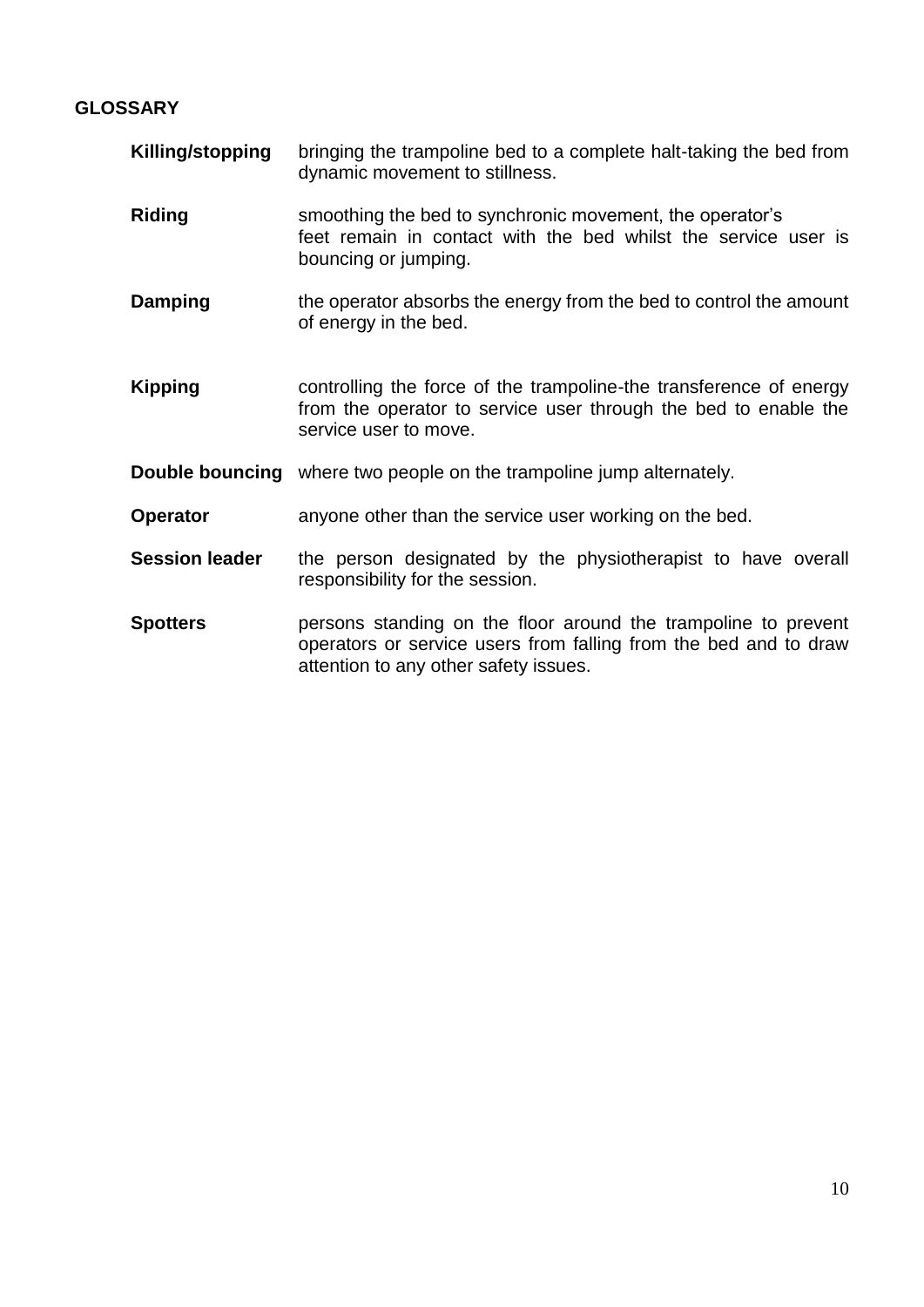#### **BIBLIOGRAPHY**

Association of Chartered Physiotherapists for People with Learning Disabilities: Rebound Therapy Working Party (1997) "ACPPLD Good Practice in Rebound Therapy".

Addy LM (Nov 1996) "A Multiprofessional Approach to the treatment of Developmental Coordination Disorder" British Journal of Therapy and Rehabilitation Vol. 3 No 11.

Anderson E G and Knight L (1985) "Specific Designs in a Therapeutic Environment" Journal of the Society of Remedial Gymnastics and Recreational Therapy No 115 Pages Pages 11-18.

Bhattacharya A, McCutcheon E T, Shvartz E and Greenleaf J E (1980) "Body Acceleration Distribution and 02 Uptake in humans during running and jumping" Journal of Applied Physiology Exercise Physiology 49 (5) Pages 881-887.

British Gymnastics (2005) Trampolining code of practice In: British Gymnastics Health, safety and welfare policy. British Gymnastics, Newport, Shropshire. Section 3.5 [http://www.british](http://www.british-gymnastics.org/downloads/uploads/HS&W%20Policy.pdf)[gymnastics.org/downloads/uploads/HS&W%20Policy.pdf](http://www.british-gymnastics.org/downloads/uploads/HS&W%20Policy.pdf)

British Gymnastics. Trampoline disabilities resource pack. British Gymnastics. Newport, Shropshire.

British Gymnastics, Working with people with a disability. British Gymnastics, Newport, Shropshire.

British Gymnastics. Disability discrimination act part 111. British Gymnastics guidance. Britsh Gymnastics, Newport, Shropshire. <http://www.british-gymnastics.org/downloads/uploads/DDA%20Part%20111.pdf>

Carter A E (1988) "The New Miracles of Rebound Exercise".

Crampton R (2002) (Interview with Adam Phillips) "The Pleasure Principle" London, The Times.

Farrow R (1995) "Rebound Therapy as a Method of Developing and Assessing Communication". In: Etheridge, D.E. (1995) Ed. The education of dual sensory impaired children: recognising and developing ability. London, D. Fulton.

Greaves A (1999) "An Investigation into the effect of Rebound Therapy on Windswept Deformity Sitting Ability and Bowel Function for an Adult with a Learning Disability-A Single Case Study.

Hartley E and Rushton C (1984) "The Therapeutic Use of the Trampoline in Inhibiting Abnormal Reflex Reactions and Facilitating Normal Patterns of Movements in some Cerebral Palsied Children" Journal of the Society of Remedial Gymnastics and Recreational Therapy No 113 Pages 6-11.

Jan, W.M., Kennedy, J.G., Dowling, F.E., Fogarty, E. and Moore, D. (0221) "Bilateral wrist dislocation in trisomy 21; A case report". Journal of Paediatric Orthopaedics Part b, 10(4), 349- 351.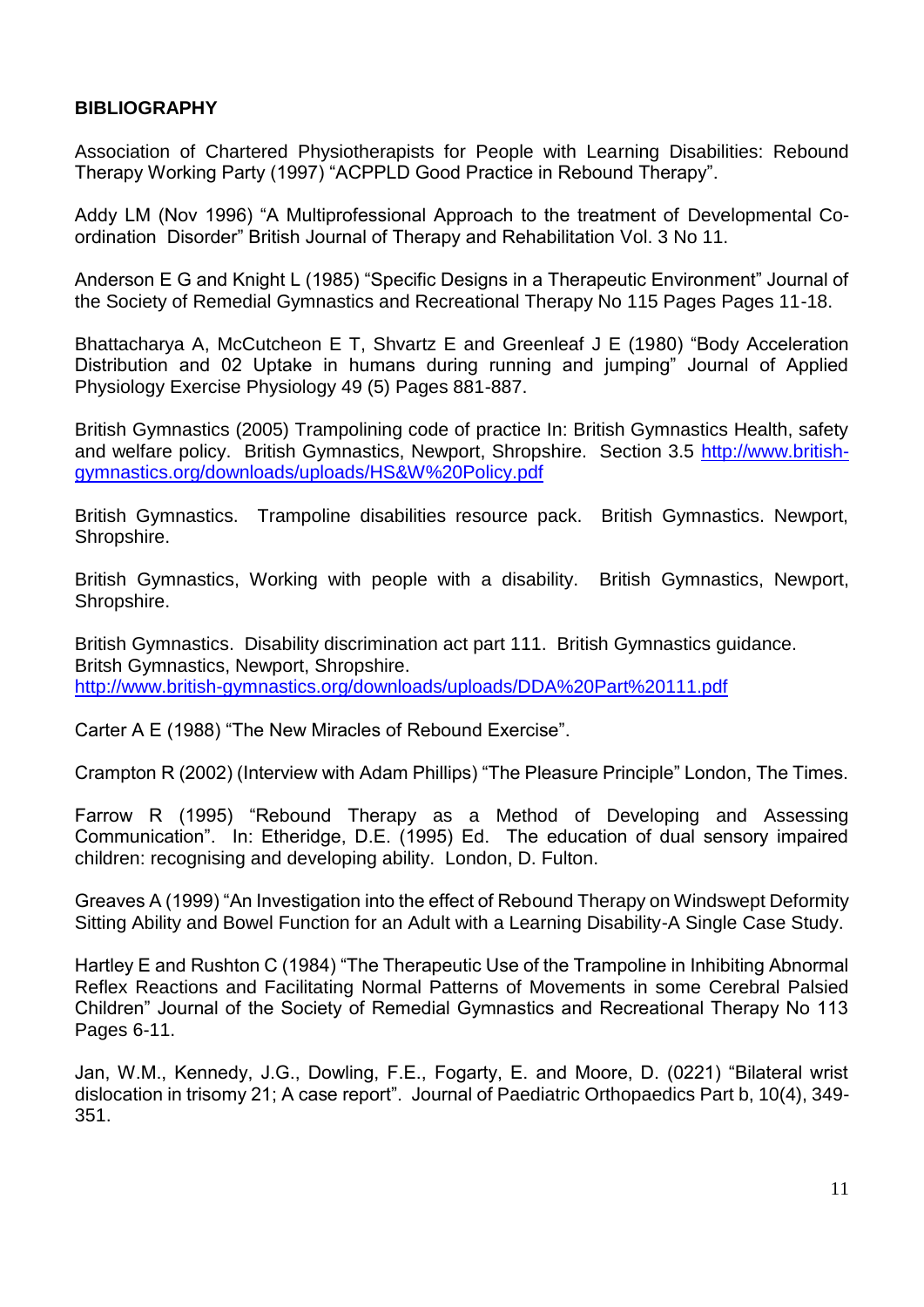Mara L (2004) "A single subject study investigating whether the use of Rebound Therapy can improve the balance of a client with a mild learning disability and cerebral palsy". BSc (Hons) Physiotherapy dissertation. Colchester Institute, Colchester.

Mead H (2003) "The Use of Rebound Therapy in Adult Learning Disabilities" (Project study) Abstract.

Smith S and Cook D (1990) "A Study in the Use of Rebound Therapy for Adults with Special Needs" Physiotherapy Vol. 76 No 11 Pages 734-735.

Smith, S and Cook, D (2001) *Rebound Therapy,* in Rennie J (2001) "Learning disability, Physical therapy, treatment and management; a collaborative approach. "Chapter 13. London, Whurr Publishers.

Spurling E (2001) "The Provision and Perceived Benefit of Rebound Therapy in the United Kingdom". (Unpublished).

Watterson R and Delahunty M (2001/2) "A Pilot Study investigating the use of Rebound Therapy for clients with a learning disability".

#### **CSP Resources**

**Supervision, accountability and delegation of activities to support workers - a guide for registered practitioners and support workers (2011) [http://www.csp.org.uk/publications/supervision-accountability-delegation-activities](http://www.csp.org.uk/publications/supervision-accountability-delegation-activities-support-workers-guide-registered-pract)[support-workers-guide-registered-pract](http://www.csp.org.uk/publications/supervision-accountability-delegation-activities-support-workers-guide-registered-pract)**

**Consent and Physiotherapy Practice (2016) <http://www.csp.org.uk/publications/consent-physiotherapy-practice>**

**CSP Scope of Practice (2014) <http://www.csp.org.uk/professional-union/professionalism/scope-of-practice>**

**CSP Keeping a Portfolio (2008)**

**<http://www.csp.org.uk/professional-union/careers-development/cpd/keeping-portfolio>**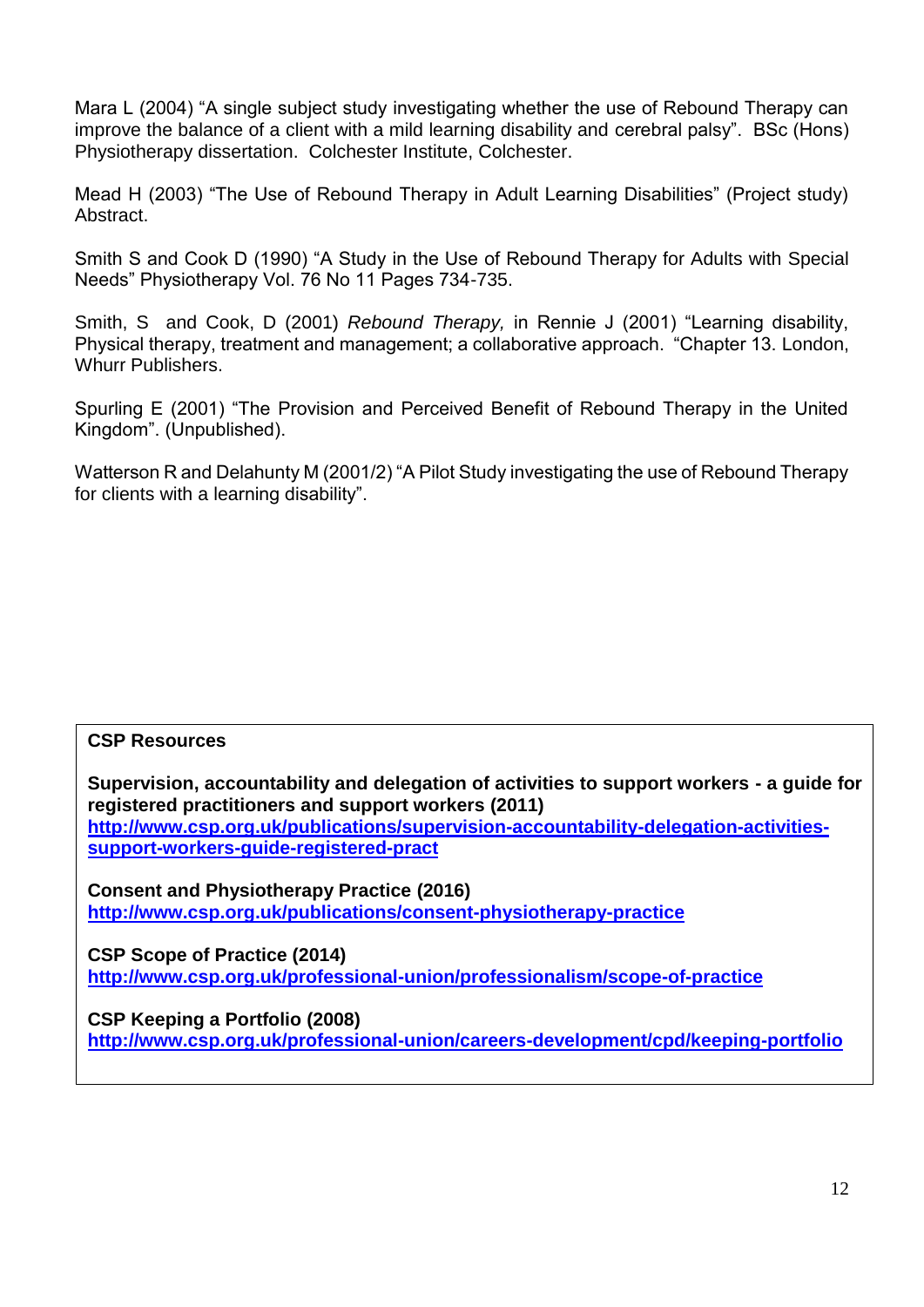#### **References Relating to Atlantoaxial joint and Down syndrome:**

Ali, FE, Al-Bustan, MA, Al-Busairi, WA, et al. (2006) "Cervical spine abnormalities associated with Down syndrome". Int Orthop 30(4):284-9.

Birrer, RB (2004) "The Special Olympics athlete: evaluation and clearance for participation". Clin Pediatr (Phila) 43(9); 777-82.

Briem, D, Linhart, W, von Kroge, H, et al. (2001) "(Cervical spine trauma in patients with trisomy 21)". Unfallchirurg 104(8):687-91.

Brockmeyer, D. (1999) "Down syndrome and craniovertebral instability. Topic review and treatment recommendations. "Pediatr Neurosurg 31(2): 71-7.

Carek, PJ. (2002) "Physical examination for the Special Olympics. "Am Fam Physician 65(8): 1516,1518.

Cremers, M.J., Bol, E., De Roos, F and Van Gijn, J. (1993) "Risk of sports activities in children with Down's syndrome and atlantoaxial instability". Lancet, 342(8870), 511-4.

Down's Syndrome Association (Revised 2001) Atlanto-axial instability among people with Down's Syndrome Notes for parents and carers Medical Series 3.

Gajdosik, C.G.and Ostertag,S. (1996) "Cervical instability and Down syndrome: Review of the literature and implications for physical therapists". Paediatric Physical Therapy, 8(1),31-36.

Herman, MJ. (2006) "Cervical spine injuries in the paediatric and adolescent athlete". Instr Course Lect 55: 641-6.

Inamasu, J., Kim, D.H. and Klugh, A. (2005) "Posterior instrumentation surgery for craniocervical junction instabilities: An update. "Neurologia Medico Chirurgica, 45(9), 439-447.

Jacobsen, F and Hansson, G. (2000) "Orthopaedic disorders in Down's syndrome". Current Orthopaedics 14(3): 215-22.

Masuda, K, Iwasaki, M, Seichi, A, et al. (2003) "Cervical myelopathy in an adult due to atlantoaxial subluxation associated with Down syndrome: a case study". J Orthop Sci 8(2):227- 31.

Merrick, J. (2000) "Musculosketeletal concerns in Down syndrome. "International Journal of Adolescent Medicine and Health 12(1):53-9.

O'Connor, J.F., Cranley, W.R., McCarten, K.M. and Feingold, M. (1996) "Commentary: Atlantoaxial instability in Down syndrome: Reassessment by the Committee on Sports Medicine and Fitness of American Academy of Paediatrics". Paediatric Radiology, 26(10), 748-9.

Ordu Gokkaya, NK, Koseoglu, F, Albayrak, N, et al. (2004) "Tetraplegia due to atlantoxial subluxation associated with Down syndrome: A case report. "Turkiye Fizikesel Tip ve Rehabilitasyson Dergisis 50(5):25-28.